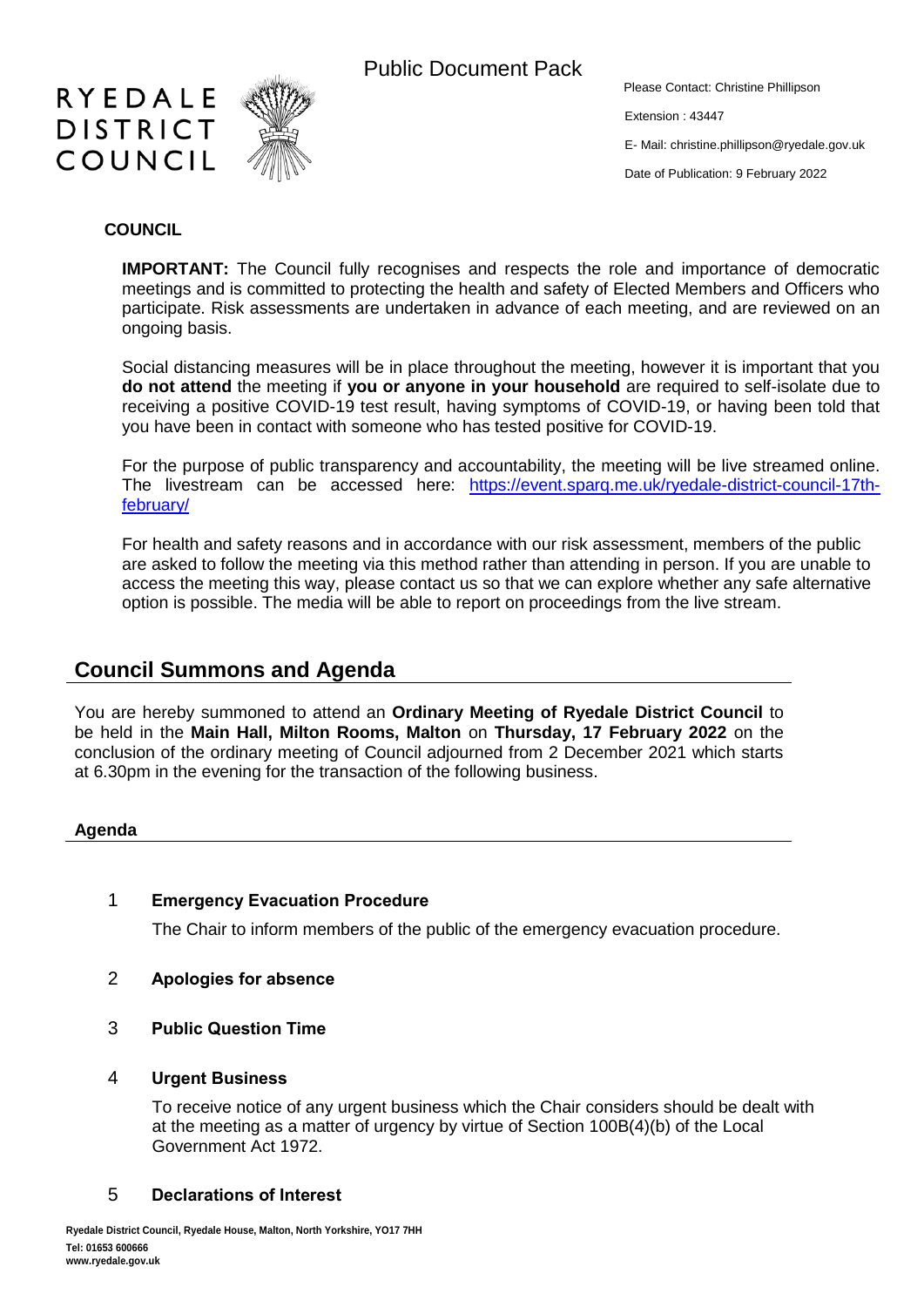Members to indicate whether they will be declaring any interests under the Code of Conduct.

Members making a declaration of interest at a meeting of a Committee or Council are required to disclose the existence and nature of that interest. This requirement is not discharged by merely declaring a personal interest without further explanation.

#### 6 **Announcements**

To receive any announcements from the Chair and/or the Head of Paid Service.

#### 7 **To Receive any Questions submitted by Members Pursuant to Council Procedure Rule 10.2 (Questions on Notice at Full Council)**

#### a **To Councillor Frank, Chair of Council, from Councillor Duncan**

*"In relation to the 2 December Council meeting, can you please:*

*(a) explain why you decided to act contrary to advice from the Council's own health and safety advisors that the meeting could proceed safely;*

*(b) explain why you stated the meeting had been "cancelled", when legal advice has confirmed the Chairman has no power to cancel a meeting of Council;*

*(c) state which members you consulted, and explain your reasoning for including these members but excluding the majority;*

*(d) provide copies of any emails sent and received by you in your capacity as chairman of the council, be they from members or officers (copies to be appended to the minutes);*

*(e) confirm how much your decision to "cancel" the meeting cost the taxpayers of Ryedale."*

### b **To Councillor Keal, Chair of Policy and Resources Committee, from Councillor Potter**

*"In view of questions raised about the circa £3,500 cost to RDC of technical backup and live-streaming of council meetings to comply with COVID-19 regulations, could the Chair of Policy and Resources Committee please* 

- *1. Provide a precise itemised breakdown of these costs.*
- *2. Inform members which costs are mandatory and under what conditions, and which are voluntary*."

### c **To Councillor Keal, Chair of Policy and Resources Committee, from Councillor Potter**

*"In view of the impending elections for members of the new shadow North Yorkshire Council, the fast approaching implementation of local government reorganisation and the inevitable concern of staff about their future employment, could the Chair of Policy and Resources Committee please inform members what progress has been made to convene the first of quarterly Joint Works Group (JWG) meetings, as agreed by full council in February 2021. This to preferably include proposed meeting dates and how participants will be decided – Staff, Unions and Members. With the fourth meeting of the JWG due soon, why is this group still to meet?"*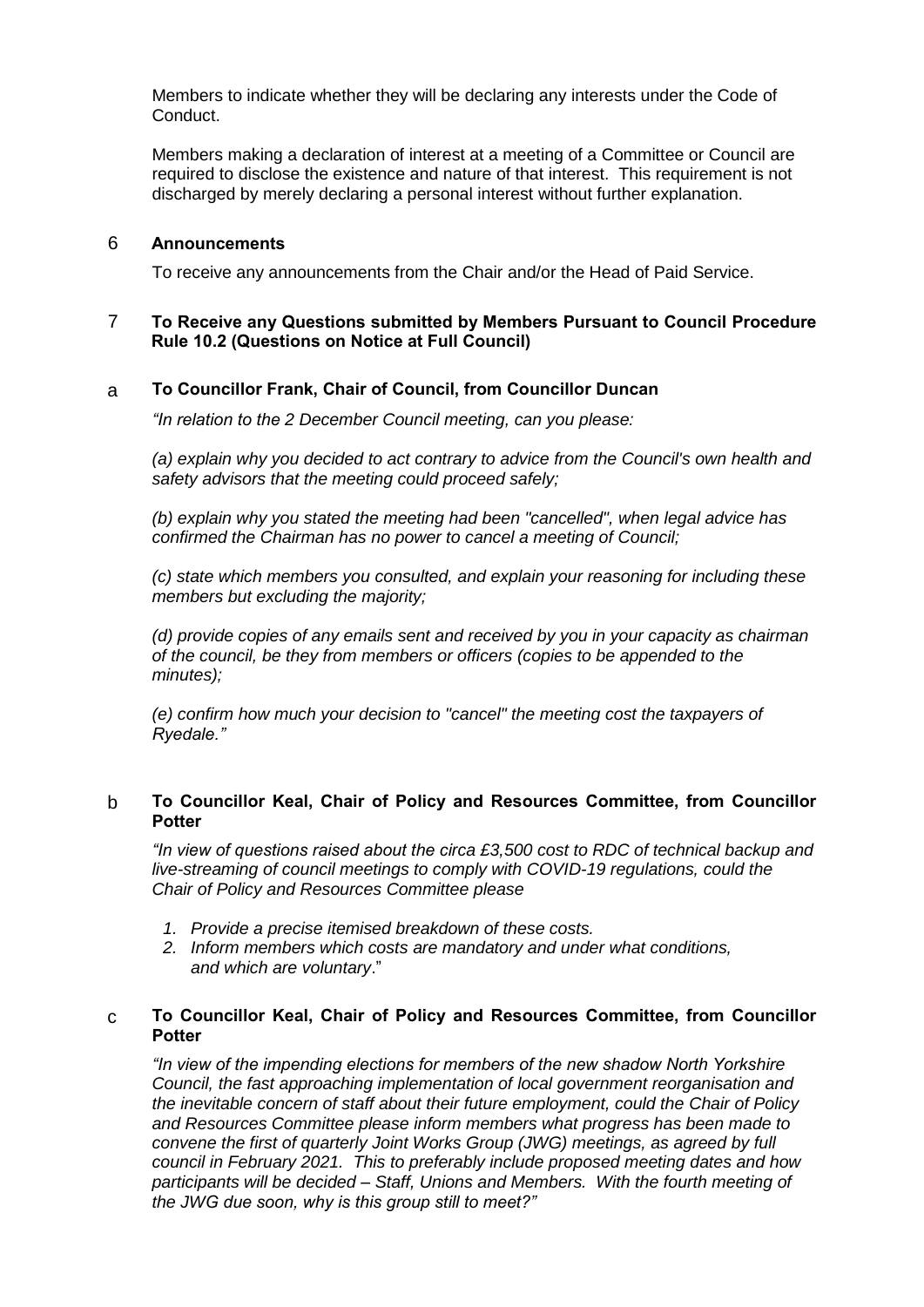# 8 **Revenue and Capital Budgets and Setting of Council Tax 2022/23** (Pages 7 - 120) **Annex A and Annex B are attached. Annex C is to follow.**

With reference to Minute No. 98 (Financial Strategy 2022/2023) of the Policy and Resources Committee held on 3 February 2022 (copy attached), Councillor Keal, Chair of the Policy and Resources Committee, will move:-

## I **Budget 2022/2023**

That the Revenue Estimates and Budget for 2022/2023 be approved (copy enclosed).

## II **Council Tax Base**

That it be noted that, in accordance with Minute No. 363(d)/2005 of the Policy and Resources Committee held on 8 December 2005, which was subsequently approved by Council at its meeting on 12 January 2006, Ryedale District Council has (pursuant to Section 101 of the Local Government Act 1972) delegated responsibility to adopt the Council Tax base to the Chief Executive and Chief Finance Officer in consultation with the Chairman of the Policy and Resources Committee. The Council calculated the amounts for the year 2022/23, in accordance with regulations made under Section 31B of the Local Government Finance Act 1992, as amended, as set out in Annex A.

## III **District/Parish Council Tax Rates**

That the following amounts be now calculated by the Council for the year 2022/23, in accordance with Sections 31A, 31B and 34 to 36 of the Local Government Finance Act 1992, as amended (the Act):

### (a) **District/Parish Gross Expenditure**

£30,126,070.00 being the aggregate of the amounts, which the Council estimates for the items, set out in Section 31A(2) of the Act.

### (b) **Income (including Government Grants and Collection Fund Surpluses)**

£24,254,374.00 being the aggregate of the amounts, which the Council estimates for the items, set out in Section 31A(3) of the Act.

### (c) **District/Parish Council Tax Requirement**

£5,871,696.00 being the amount by which the aggregate at Part III(a) above exceeds the aggregate at Part III(b) above, calculated by the Council, in accordance with Section 31A(4) of the Act, as its Council Tax requirement for the year.

### (d) **Basic Amount of Tax (including Parish Precepts)**

£264.17 being the amount at Part III(c) above, all divided by the amount at Part II above, calculated by the Council, in accordance with Section 31B of the Act, as the basic amount of its Council Tax for the year.

### (e) **Parish Precept and Special Expenses**

£1,192,277.00 being the aggregate amount of all special items referred to in Section 34(1) of the Act.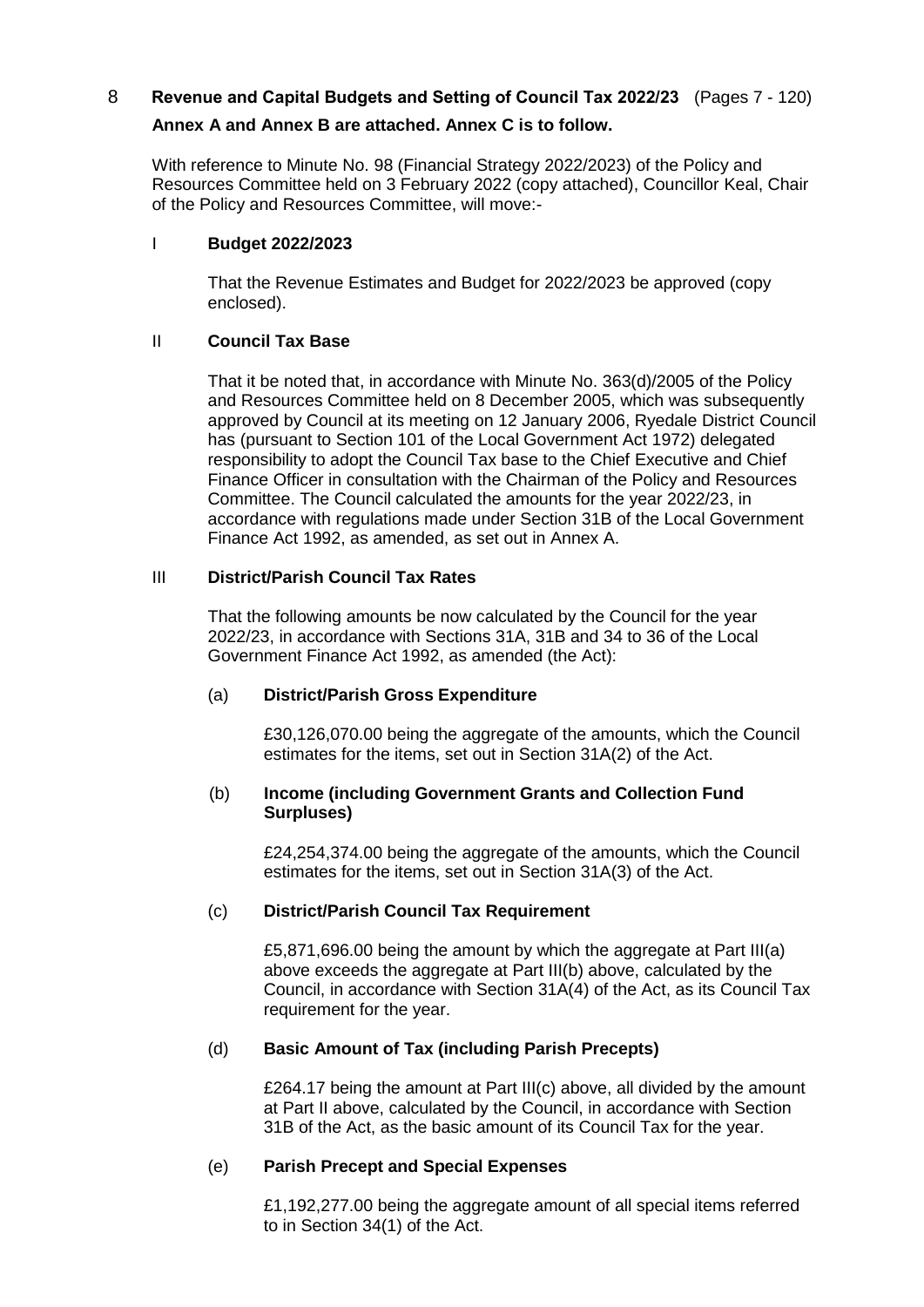# (f) **Basic Amount of Tax (excluding Parish Precepts)**

£210.53 being the amount at Part III(d) above less the results given by dividing the amount at Part III(e) above by the amount given at Part II above, calculated by the Council, in accordance with Section 34(2) of the Act, as the basic amount of its Council Tax for the year for dwellings in those parts of its area to which no special item relates.

## (g) **Basic Amount of Tax in Parishes/Towns**

The details for each Parish as shown in Annex B, column headed "Aggregate amount at Band D", being the amounts given by adding to the amount at Part III(f) above the amounts of the special item or items relating to dwellings in those parts of the Council's area mentioned above, divided in each case by the amount at Part II above, calculated by the Council, in accordance with Section 34(3) of the Act, as the basic amounts of its Council Tax for the year for dwellings in those parts of its area to which one or more special items relate.

## (h) **District/Parish Council Tax Rates**

The details as shown in columns "A" to "H" of Annex B, being the amounts given by multiplying the amounts at Part III(f) and Part III(g) above by the number which, in the proportion set out in Section 5(1) of the Act, is applicable to dwellings listed in a particular valuation band divided by the number which in that proportion is applicable to dwellings listed in Valuation Band D, calculated by the Council, in accordance with Section 36(1) of the Act, as the amounts to be taken into account for the year in respect of categories of dwellings listed in different valuation bands.

### IV **County Council, Police & Crime Commissioner and Fire & Rescue Authority Tax Rates (Provisional)**

That it be noted that for the year 2022/23 precepting Authorities have stated the following amounts in precepts issued to the Council, in accordance with Section 40 of the Local Government Finance Act 1992, as amended, for each of the categories of dwellings shown below:-

| <b>BAND</b><br>£                     | <b>NORTH</b><br><b>YORKSHIRE</b><br><b>COUNTY</b><br><b>COUNCIL</b><br>£ | <b>NYCC</b><br><b>ADULT</b><br><b>SOCIAL</b><br><b>CARE</b><br>£ | <b>NORTH</b><br><b>YORKSHIRE</b><br><b>POLICE &amp; CRIME</b><br><b>COMMISSIONER</b><br>£ | <b>NORTH</b><br><b>YORKSHIRE</b><br><b>FIRE &amp; RESCUE</b><br><b>AUTHORITY</b><br>£ |
|--------------------------------------|--------------------------------------------------------------------------|------------------------------------------------------------------|-------------------------------------------------------------------------------------------|---------------------------------------------------------------------------------------|
| A<br>B<br>C<br>D<br>Е<br>F<br>G<br>Н | Subject to<br>confirmation<br><sub>on</sub><br>16 February<br>2022.      | Subject to<br>confirmation<br>on.<br>16 February<br>2022.        | Subject to<br>confirmation<br>on.<br>7 February<br>2022.                                  | Subject to<br>confirmation<br><sub>on</sub><br>7 February<br>2022.                    |

# V **Total Council Tax Rates**

That having calculated the aggregate in each case of the amounts at Part III(h)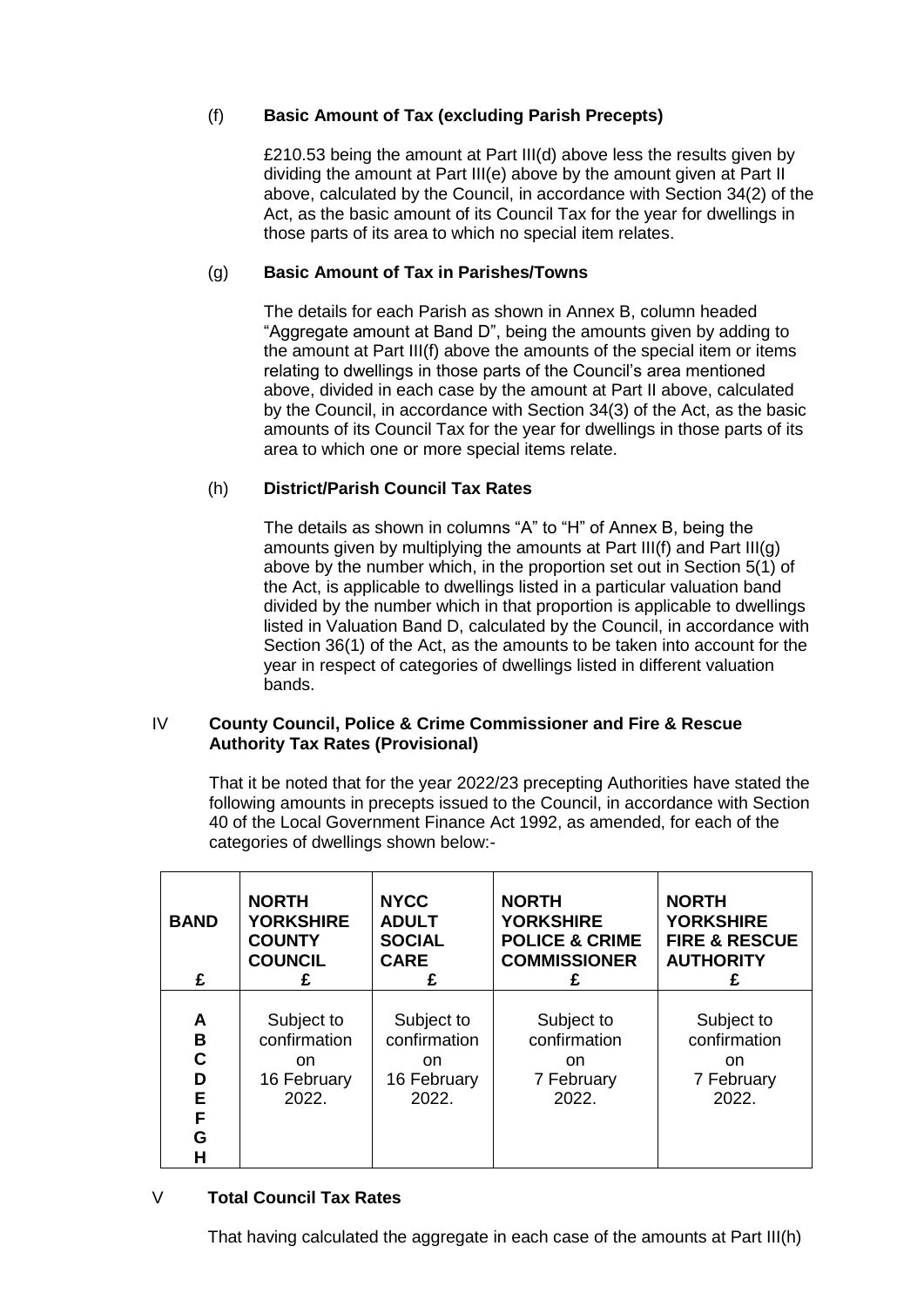and Part IV above, the Council, in accordance with Section 30(2) of the Local Government Finance Act 1992, as amended, hereby sets the amounts set out in Annex C as the amounts of Council Tax for 2022/23 for each of the categories of dwellings shown.

- 9 **Treasury Management Strategy Statement and Investment Strategy 2022/23** (Pages 121 - 160)
- 10 **To consider for Approval the Recommendations in respect of the following Part 'B' Committee Items:**

**Overview and Scrutiny Committee 20 January 2022**

| a                                                     | Minute 74 - Model Code of Conduct                   | (Pages 161 - 194) |  |
|-------------------------------------------------------|-----------------------------------------------------|-------------------|--|
| b.                                                    | <b>Minute 75 - Appointment of External Auditors</b> | (Pages 195 - 204) |  |
| <b>Policy and Resources Committee 3 February 2022</b> |                                                     |                   |  |

- c **Minute 97 - Revenue and Capital Budget Monitoring Q3 2021/22** (Pages 205 216)
- 11 **Motions on Notice Submitted Pursuant to Council Procedure Rule 11**

**Referred by Full Council on 13 July 2021 and considered by Policy and Resources Committee on 3 February 2022**

a **Proposed by Councillor Duncan and seconded by Councillor Delaney**(Pages 217 - 232)

*"In order to boost Ryedale's recycling rate, this Council calls on Policy and Resources Committee to explore:*

- *scrapping the annual fee for green waste recycling, instead providing this service to all homes in Ryedale for free;*
- *extending the time period that green waste is collected from homes each year; and report its recommendations back to Full Council as soon as possible."*

### **Referred by Full Council on 18 February 2021 and considered by Policy and Resources Committee on 3 February 2022**

b **Proposed by Councillor Keal and seconded by Councillor Mason**(Pages 233 - 238)

*"Major flood defences in Malton, Norton and Old Malton protect hundreds of properties adjacent to the River Derwent, but in January 2021 Norton-on-Derwent has yet again been affected by serious and significant flooding*

*In 2000 this Council agreed to abandon badly needed major improvements to permanent flood protection for Norton when agreeing to NYCC plans to protect Malton and Old Malton. Recent events illustrate that this was an unsound decision.*

*We call on council to commit up to £2.5 million of reserves to contribute to partnership funding a permanent pumping solution for Norton to prevent surface water and sewer flooding occurring when water levels in the River Derwent are high.*

*The ARUP report of 2015 identified and costed the work required to protect homes and businesses in Norton and must now need to be acted on.* 

*We further call on council to request that officers enter into immediate talks with*